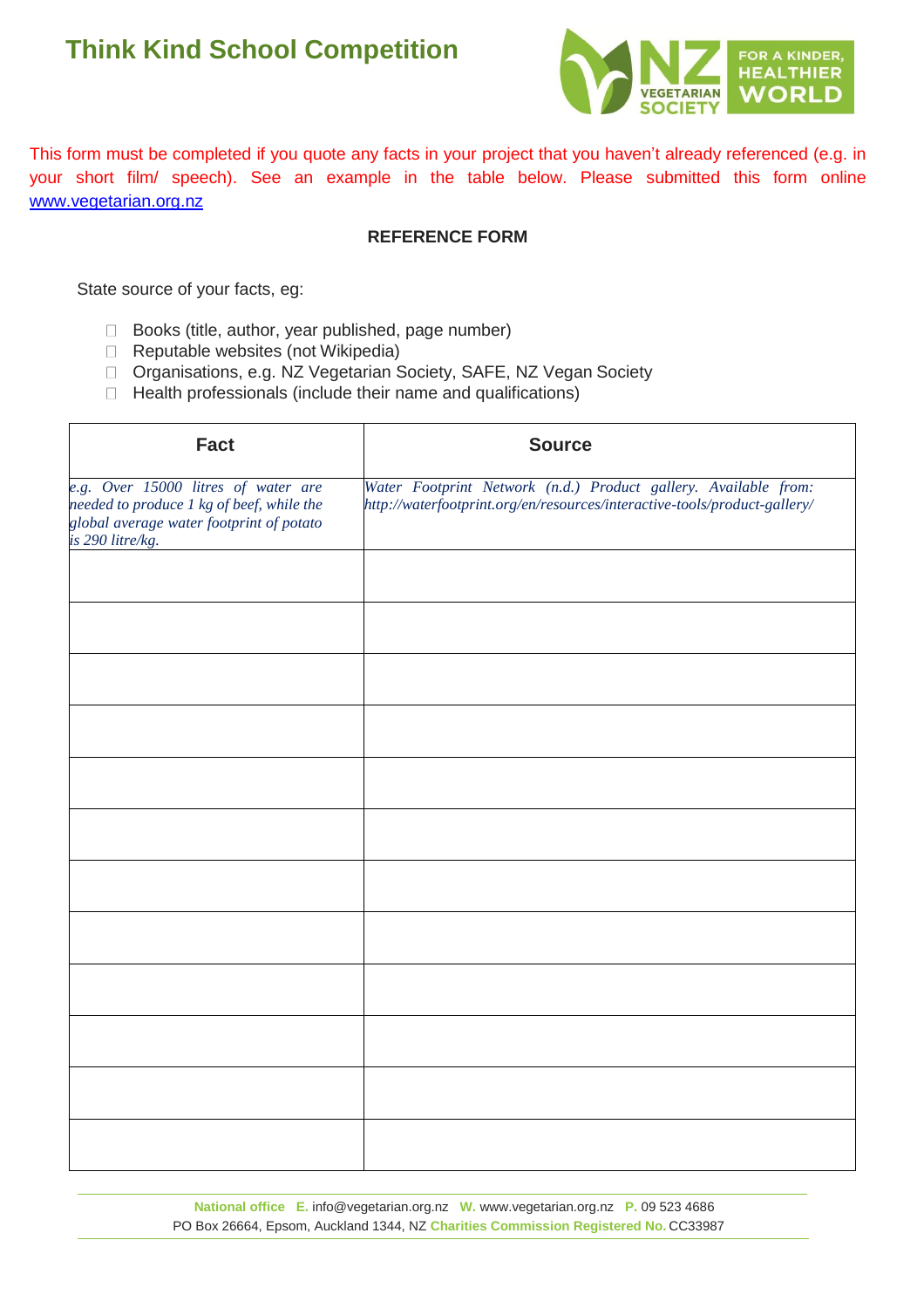

## **ACTORS' PERMISSION FORM**

This form must be completed for each SHORT FILM entry and submitted online with your entry or sent to: [info@vegetarian.org.nz](mailto:info@vegetarian.org.nz) 

Please print and sign this document and attach to your entry form.

I hereby grant permission to the NZ Vegetarian Society Inc (NZVS) to use my film image for display on the NZVS web site and/or to use my film image in any educational/instructional films, CD- ROMs, or printed materials developed and distributed by the NZVS, and for the purposes of promotional activity related to this competition.

|            | Signed: experience and a series of the series of the series of the series of the series of the series of the series of the series of the series of the series of the series of the series of the series of the series of the s |  |
|------------|--------------------------------------------------------------------------------------------------------------------------------------------------------------------------------------------------------------------------------|--|
|            |                                                                                                                                                                                                                                |  |
|            |                                                                                                                                                                                                                                |  |
| this form. | For actors under 18 years of age, please have your parent or guardian complete the bottom portion of                                                                                                                           |  |
|            | I, 1. 2008 and 2010 and 2010 and 2010 and 2010 and 2010 and 2010 and 2010 and 2010 and 2010 and 2010 and 2011 and 2011 and 2011 and 2011 and 2011 and 2011 and 2011 and 2011 and 2011 and 2011 and 2011 and 2011 and 2011 and  |  |
|            | hereby give my consent to the NZVS to use any film images taken of my child for the purposes set forth                                                                                                                         |  |
| above.     |                                                                                                                                                                                                                                |  |
|            |                                                                                                                                                                                                                                |  |
|            | (Signature) (Signature Allertine According Chate)                                                                                                                                                                              |  |
|            |                                                                                                                                                                                                                                |  |
|            |                                                                                                                                                                                                                                |  |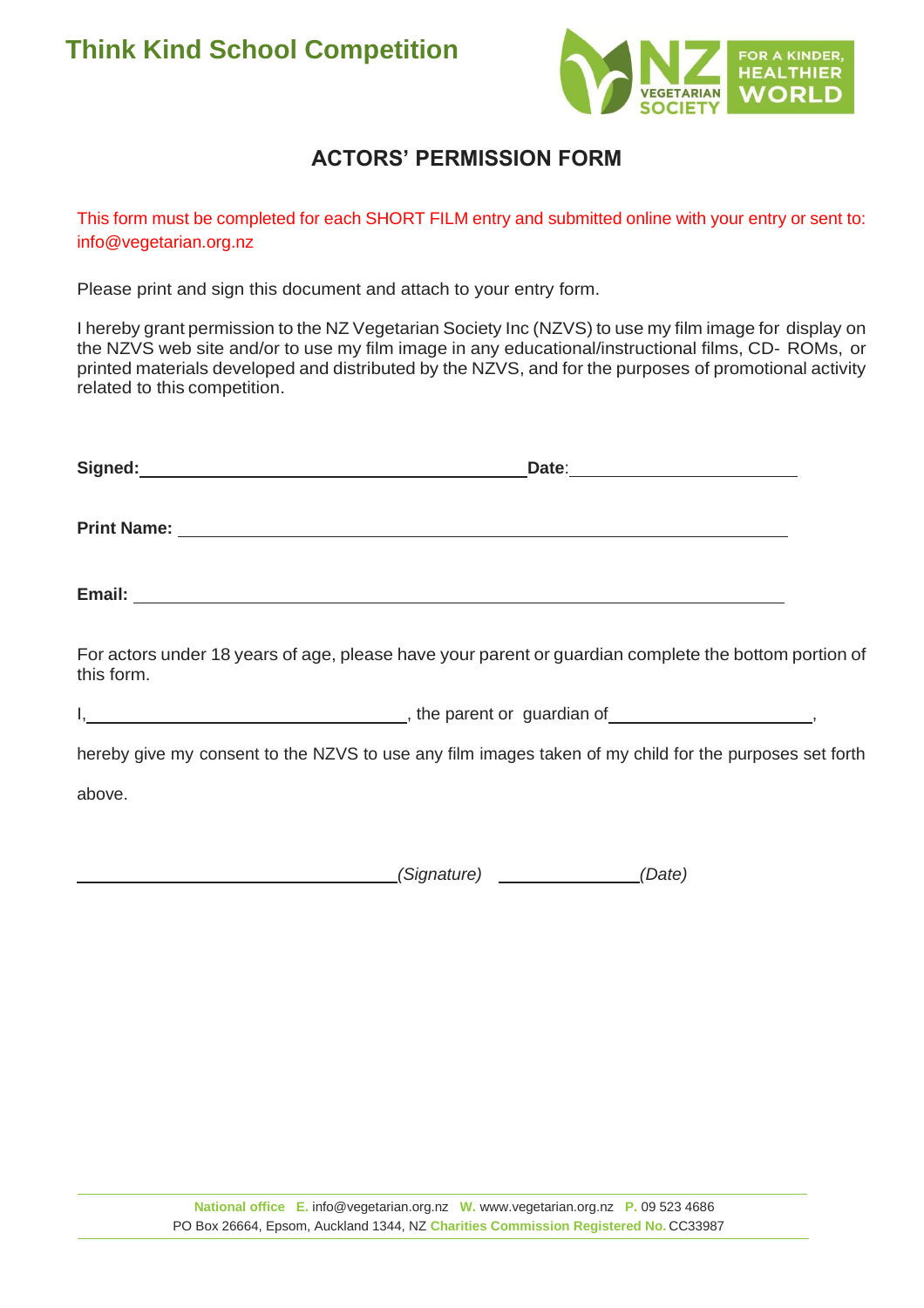

### **MUSIC PERMISSION SHEET**

If you have used music in your film, you must get the music rights cleared. There are several options available including:

- Non-licensed music: compose and record music yourself, or commission someone to do it.
- Copyright-free music from an online source, or create your own music using a programme containing loops and samples.
	- Example: Free Downloads of Veggie Songs: [www.paulseymour.com.au/VegeSongs](http://www.paulseymour.com.au/VegeSongs)
- Published music which is anything you can buy in a record store, hear on the radio, or have in your own collection at home.
- Performing and recording your own version of public domain music.

You must fill out this form for each applicable option:

#### **1. Owner's Permission for use of Non-Licensed Music**

(Note: If the owner of the music was contacted via the web and is overseas, you may attach an email from the owner giving permission for use of the music.)

Title of music track/s used:

I have permission to use the above music in my film entry for the Think Kind Competition. The owner understands that the NZ Vegetarian Society has non-exclusive world-wide rights in perpetuity to screen the above film.

#### **Film Maker:**

| Name: |  | iate:<br>_____ |
|-------|--|----------------|
|-------|--|----------------|

#### **Owner of Music:**

| Name: | sianed: | Jate: |
|-------|---------|-------|
|-------|---------|-------|

#### **2. Copyright Free Music Confirmation**

If downloaded: Website address and Track Name/Number:

From CD/Tape: Album Title and Track Name/Number and Production Company:

Self-Made: Programme/Software used, and maker:

**National office E.** [info@vegetarian.org.nz](mailto:info@vegetarian.org.nz) **W.** [www.vegetarian.org.nz](http://www.vegetarian.org.nz/) **P.** 09 523 4686 PO Box 26664, Epsom, Auckland 1344, NZ **Charities Commission Registered No.** CC33987